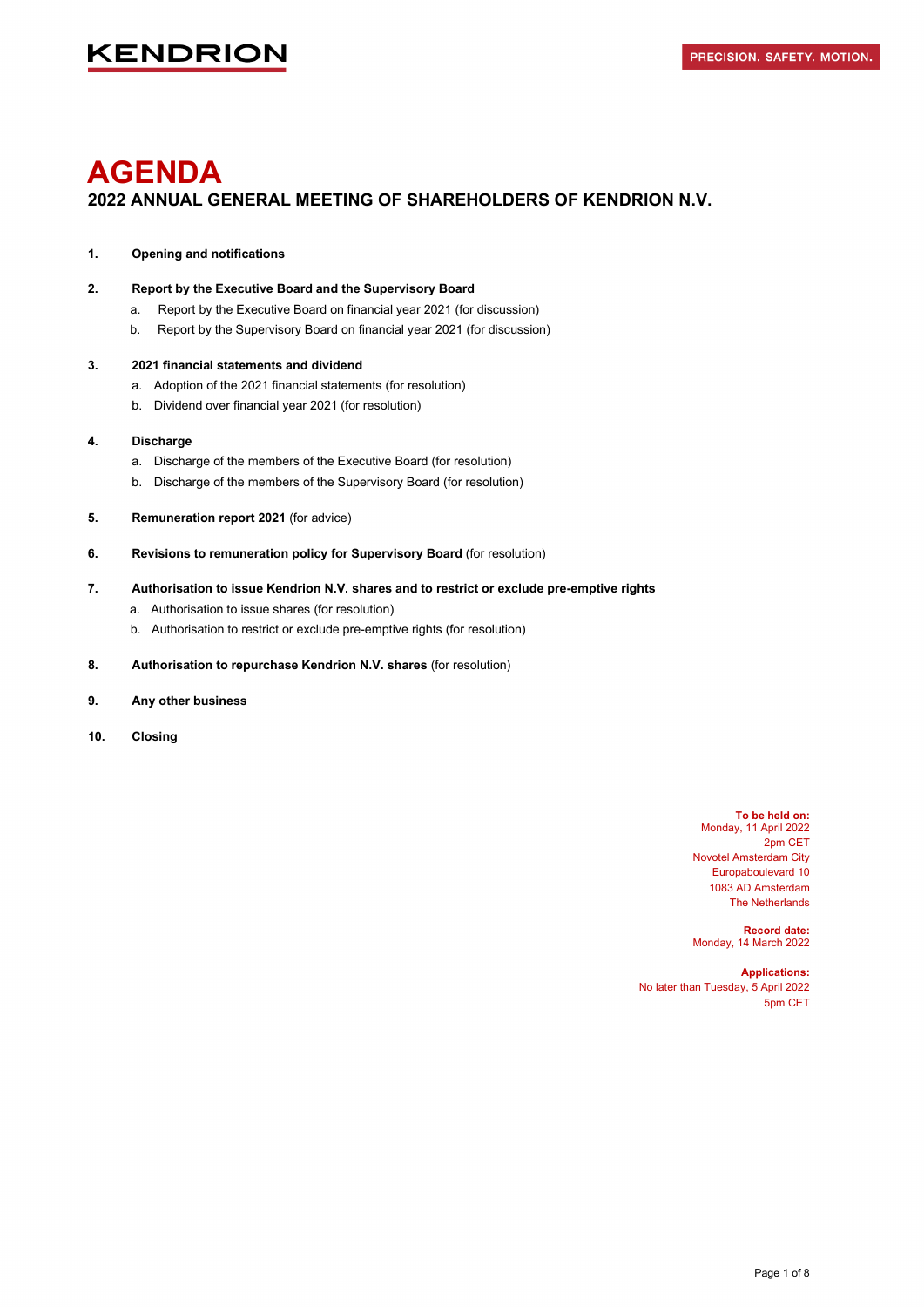# Explanatory notes to the agenda of the 2022 annual General Meeting of Shareholders

For information about the annual General Meeting of Shareholders of Kendrion N.V. (the 'Company'), please visit the *corporate website at https://www.kendrion.com* 

### Note to agenda item 2.a – **Report by the Executive Board on financial year 2021** (for discussion)

The Executive Board reports on its activities during financial year 2021.

### Note to agenda item 2.b – **Report by the Supervisory Board on financial year 2021** (for discussion)

The Supervisory Board reports on its activities during financial year 2021.

# Note to agenda item 3.a – **Adoption of the 2021 financial statements** (for resolution)

Pursuant to section 2:101 sub 3 of the Dutch Civil Code, financial statements are adopted by the General Meeting. It is proposed to adopt the 2021 financial statements.

### Note to agenda item 3.b – **Dividend over financial year 2021** (for resolution)

It is proposed that for the financial year 2021 a dividend of EUR 0.69 per share be distributed to holders of Kendrion N.V. shares in the form of cash or – at the option of the shareholder – in the form of Kendrion N.V. shares, (by way of transfer of treasury shares or, to the extent necessary, issuance of shares) with any remaining fraction to be settled in cash. In total this distribution represents 50% of the normalised net profit for 2021. The proposed dividend distribution is in accordance with the applicable provisions of the articles of association and the dividend policy (as dealt with and explained as a separate agenda most recently at the annual General Meeting in April 2021) which aims for a pay-out between 35% and 50% of net profit. The remaining portion of the profit will be added to the reserves.

The ex-dividend date is 13 April 2022, and the record date is 14 April 2022. The share dividend will be set on 3 May 2022, before start of trading, based on the volume-weighted average price of all Kendrion N.V. shares traded on 26, 27, 28, 29 April and 2 May 2022, at a level whereby the value of the dividend in shares will be virtually equal to the cash dividend. The period for shareholders to elect share and/or cash dividend runs from 15 April 2022 up to and including 2 May 2022 until 3pm CET. The cash dividend will be made payable, and the share dividend will be delivered on 5 May 2022.

# Note to agenda item 4.a – **Discharge of the members of the Executive Board**

#### (for resolution)

It is proposed that the members of the Executive Board who were in function during the financial year 2021 be discharged from liability for their management of the Company and its activities during such year, as far as evidenced by the Executive Board report, the annual financial statements, announcements during the annual General Meeting and/or (other) publicly available information and without prejudice to the provisions of section 2:138 of the Dutch Civil Code.

### Note to agenda item 4.b – **Discharge of the members of the Supervisory Board** (for resolution)

It is proposed that the members of the Supervisory Board who were in function during the financial year 2021 be discharged from liability for their supervision during such year, as far as evidenced by the Executive Board report, the Supervisory Board report, the annual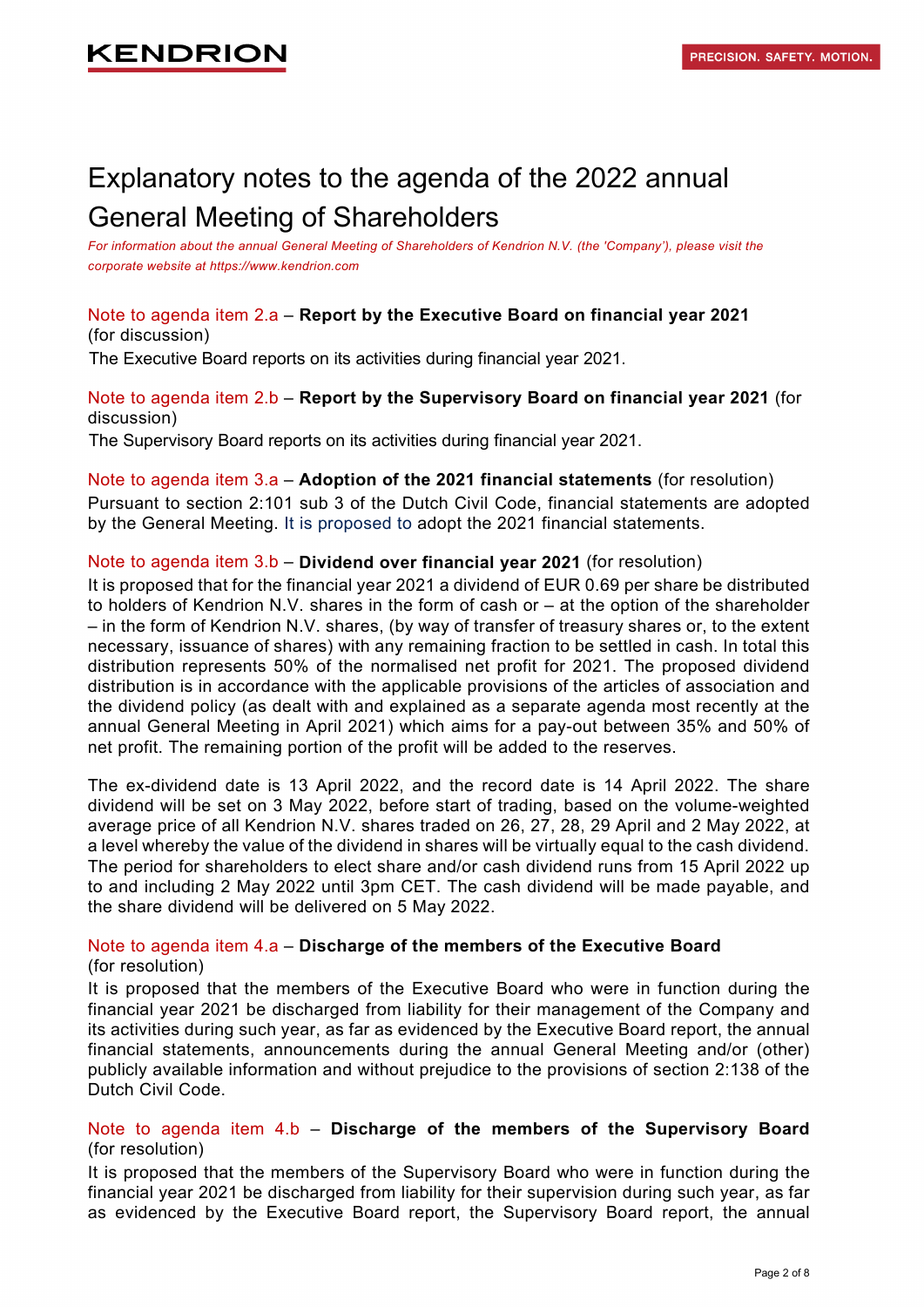financial statements, announcements during the annual General Meeting and/or (other) publicly available information and without prejudice to the provisions of sections 2:138 and 2:149 of the Dutch Civil Code.

#### Note to agenda item 5 – **Remuneration report 2021** (for advice)

In line with section 2:135b sub 2 of the Dutch Civil Code, the remuneration report is submitted to the General Meeting for an advisory vote. For the report on the remuneration of the Executive Board and the Supervisory Board in 2021 reference is made to the Company's website at [www.kendrion.com,](http://www.kendrion.com/) which is also included in the 2021 Annual Integrated Report on pages 91 through 106 The shareholders are asked to give their view on how the Company implemented the Remuneration Policy for the Executive Board and the Supervisory Board in 2020.

In line with section 2:135b sub 2 of the Dutch Civil Code, the remuneration report with respect to the financial year 2022 will mention how the Company has taken account of the advisory vote of the shareholders cast during this annual General Meeting.

### Note to agenda item 6 – **Revisions to remuneration policy Supervisory Board** (for resolution)

Based on a benchmark analysis it is proposed to revise the current base fee and committee fee of the Supervisory Board. The current base fee and committee fee levels were set by the General Meeting in April 2017. The reference group selected for the benchmark consists of sixteen Dutch listed companies with comparable governance structure and comparable in size and complexity relevant to the role and responsibility of the Supervisory Board. Financial services and real estate companies are excluded from the reference group. The remuneration benchmark compares the existing base fee and committee fee levels of the Supervisory Board against the median level of the reference group in effect in 2021.

In line with the outcome of the benchmark and taking account of the policy principle that the median level of the selected reference group is the reference for the remuneration of the Supervisory Board, it is proposed to increase the annual base fee of the Chairman of the Supervisory Board from EUR 45,000 to EUR 59,000 and the annual base fee of the members of the Supervisory Board from EUR 35,000 to EUR 41,800.

In addition, it is proposed to increase the annual committee fee of the Chair of the Audit Committee and the Chair HR Committee from EUR 6,000 to EUR 7,200 and the annual committee fee of members of the Audit Committee and HR Committee from EUR 5,000 to EUR 6,000.

It is proposed that the revisions to the base fee and committee fee become effective as per 1 January 2022.

No other substantive changes to the various elements of the remuneration of the members of the Supervisory Board are proposed.

Attached hereto as Annex 1 the proposed remuneration policy for the Supervisory Board. including the revisions to the annual base fee and annual committee fee and the inclusion of a provision regarding policy adoption, revision and deviation (exceptional circumstances only).

#### Note to agenda item 7.a **– Authorisation to issue shares** (resolution)

It is proposed to authorize the Executive Board for a period of 18 months from the date of this annual General Meeting, i.e. until 11 October 2023, to issue shares or grant rights to acquire shares, subject to the approval of the Supervisory Board. This authority relates to a maximum of 10% of the Company's issued share capital as at 11 April 2022, increased by the number of performance shares to be issued pursuant to share based incentive plans for senior management and the Executive Board long-term incentive plan.

Note to agenda item 7.b **– Authorisation to restrict or exclude pre-emptive rights**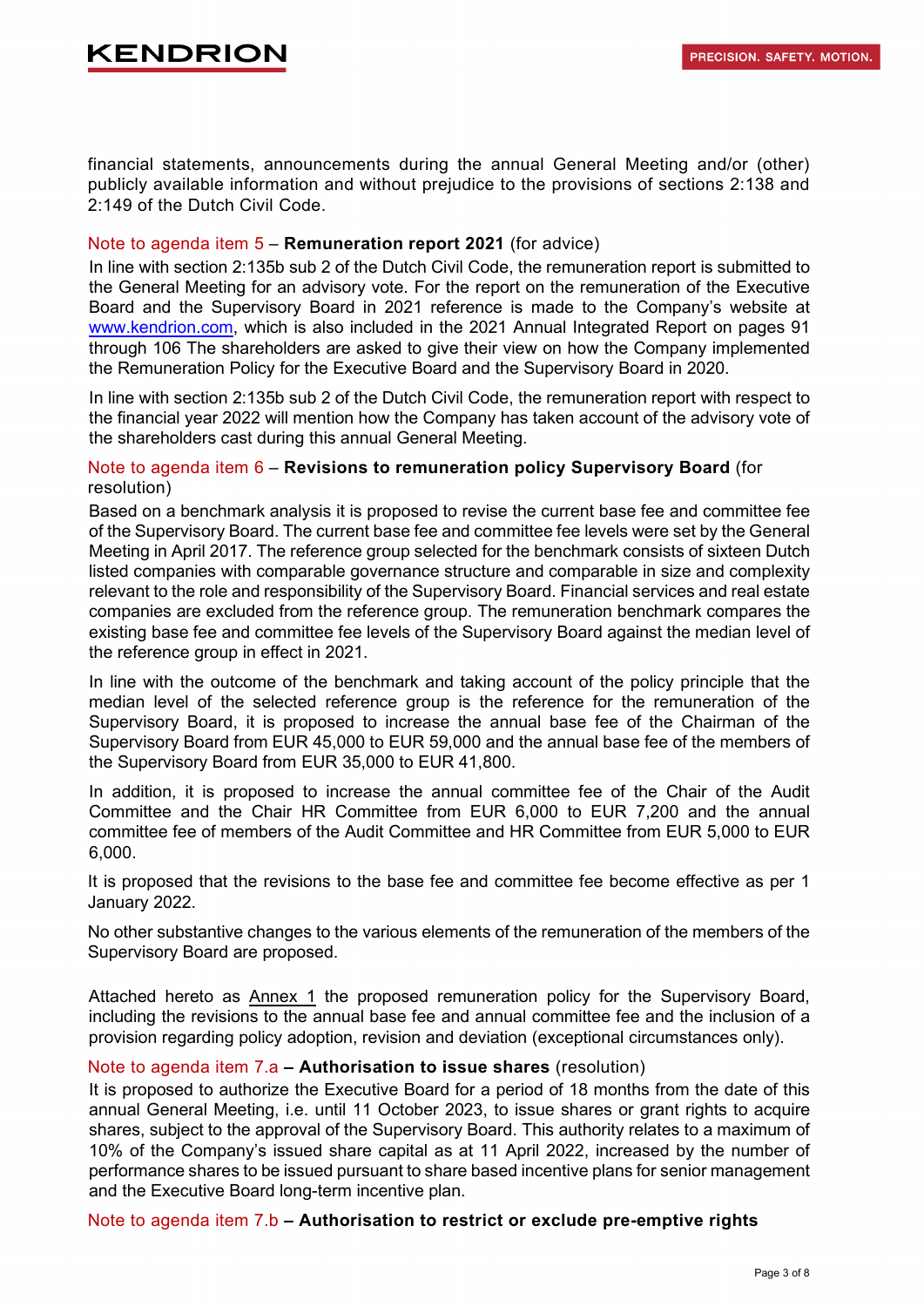#### (resolution)

It is proposed to authorise the Executive Board for a period of 18 months from the date of this annual General Meeting, i.e. until 11 October 2023, to restrict or exclude, subject to the approval of the Supervisory Board, pre-emptive rights in relation to the issue of shares or the granting of rights to acquire shares.

The Executive Board will only exercise the authorisations as referred to under 8.a and 8.b in those instances in which this is of material importance to preserve the continuity of Kendrion or in case such is conducive to Kendrion's strategic enhancement. These authorisations allow Kendrion to respond promptly to developments. When these authorisations shall be approved, the current authorisations that expire on 12 October 2022 shall no longer be utilised.

Note to agenda item 8 **– Authorisation to repurchase Kendrion N.V. shares** (resolution)

It is proposed to authorise the Executive Board for a period of 18 months from the date of this annual General Meeting, i.e. until 11 October 2023, to acquire shares in the Company, subject to the approval of the Supervisory Board and within the limits prescribed by the Company's articles of association and the applicable statutory provisions, up to a maximum of 10% of the issued share capital at the date of this annual General Meeting, either by purchase on the stock exchange or otherwise, at a price that does not exceed 110% of the opening price quoted on Euronext's Amsterdam market on the day of the purchase of the shares or, in the absence of an opening price, the most recent price quoted on the stock exchange. When this authorisation shall be approved, the current authorisation that expires on 12 October 2022 shall no longer be utilised.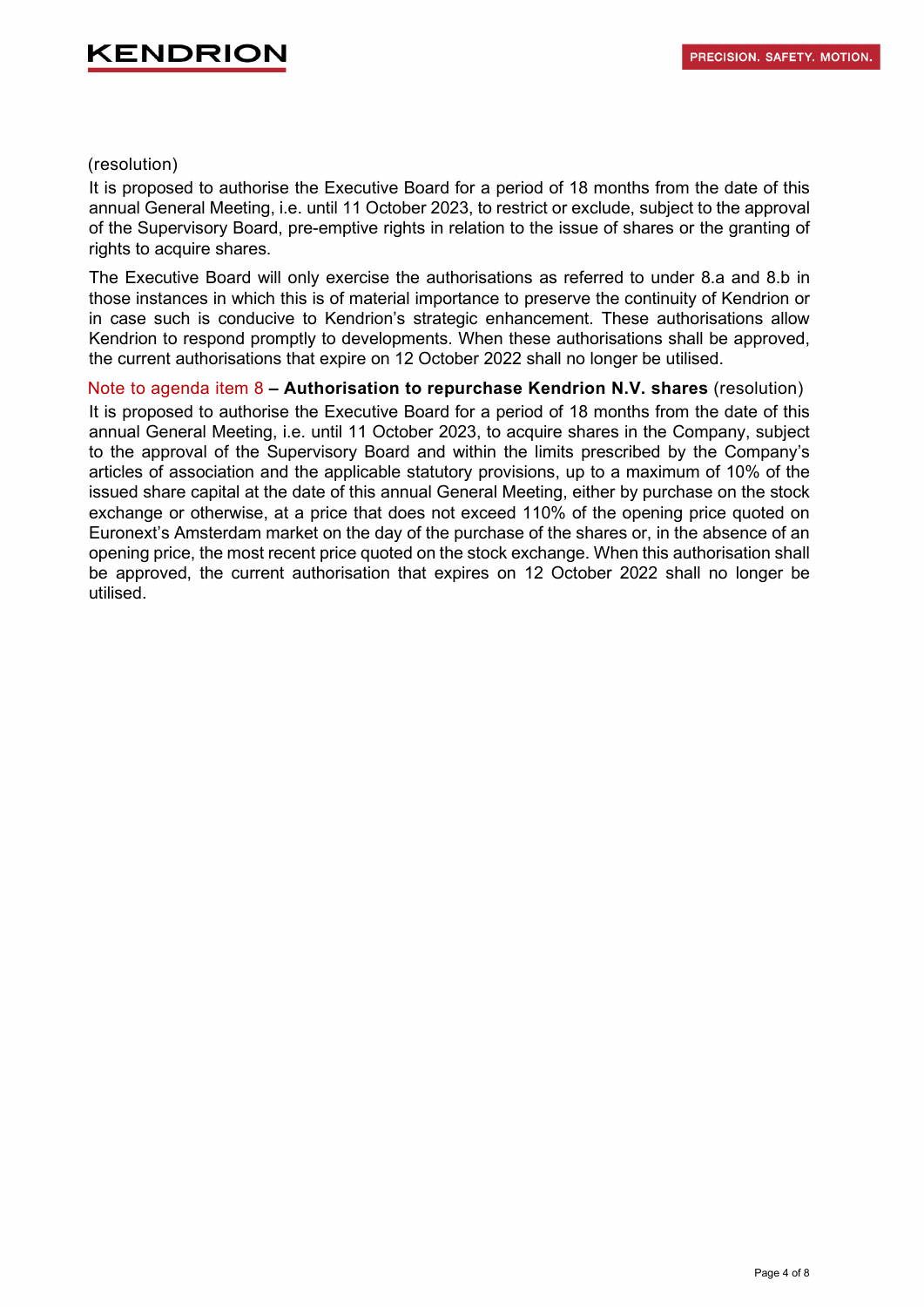#### Record date

The persons who are entitled to vote and attend the annual General Meeting are those persons who are entitled to shares in the Company on Monday, 14 March 2022, as registered in the subregisters formed by the intermediaries as defined in the Securities Giro Act.

#### Attendance of the meeting

Holders of shares who wish to attend the meeting may apply in writing by Tuesday, 5 April 2022, 5pm CET at the latest via www.abnamro.com/evoting or direct to the intermediaries at which their shares are administered. The intermediaries are to provide ABN AMRO no later than Wednesday, 6 April 2022, 1pm CET via [www.abnamro.com/intermediary](http://www.abnamro.com/intermediary) with an electronic statement that includes the number of shares held on the record date by the shareholder concerned and which have been applied for registration whereupon the holder will receive a proof of registration which will also serve as an admission ticket for the meeting. With the application intermediaries are requested to include the full address details of the relevant shareholders in order to be able to verify the shareholding on the record date in an efficient manner.

The meeting will be held in English.

#### Proxies and e-voting prior to the meeting

Shareholders unable to attend the meeting in person can grant a proxy, either in writing or by electronic means, to a third party to vote on the shareholder's behalf at the meeting. Shareholders granting proxy will need to have registered their shares before the meeting. The standard proxy form is made available on the Company's website and can also be obtained from the intermediary. Issued proxies must be in the possession of the proxy holder and a copy must be received by the Company for the attention of the Company Secretary, Herikerbergweg 213, 1101 CN Amsterdam, the Netherlands, no later than Tuesday, 5 April 2022, 5 pm CET. Voting instructions can also be issued prior to the meeting via e-voting on the designated website of ABN AMRO at www.abnamro.com/evoting up to Tuesday, 5 April 2022, 5pm CET. In all circumstances, the intermediary will need to issue a statement via [www.abnamro.com/intermediary,](http://www.abnamro.com/intermediary) no later than on Wednesday, 6 April 2022, 1pm CET stating that the shares were registered in the name of the holder thereof on the Record date.

#### Online webcast

Shareholders wishing to follow the meeting through the online webcast can apply through the intermediary that administers their shares or directly via [www.abnamro.com/evoting](http://www.abnamro.com/evoting) for a registration certificate that contains a link to login to the webcast and further details on how to join the webcast.

Shareholders have the possibility to ask questions through the online webcast. However, voting right cannot be exercised through the online webcast. Shareholders wishing to follow the meeting through the online webcast will be able to exercise their voting right either through a proxy (power of attorney) with voting instructions to a third party or via e-voting prior to the meeting on the designated website of ABN AMRO at [www.abnamro.com/evoting.](http://www.abnamro.com/evoting) Shareholders are requested to submit their application to follow the meeting through the online webcast by Tuesday, 5 April 2022, 5pm CET at the latest.

#### **Questions**

Shareholders that follow the meeting through the online webcast are invited to submit questions about the items on the agenda prior to the meeting by email to  $IR@kendrion.com$ . Questions should be submitted by Thursday 8 April 2022, 6pm CET at the latest. Questions received will be answered either before or at the meeting. Questions answered before the meeting will be posted on the Company's website. When submitting questions, shareholders must indicate in their email the following details (i.e. needed to confirm their eligibility to submit questions as a shareholder): name, registration number of the registration certificate and the number of shares.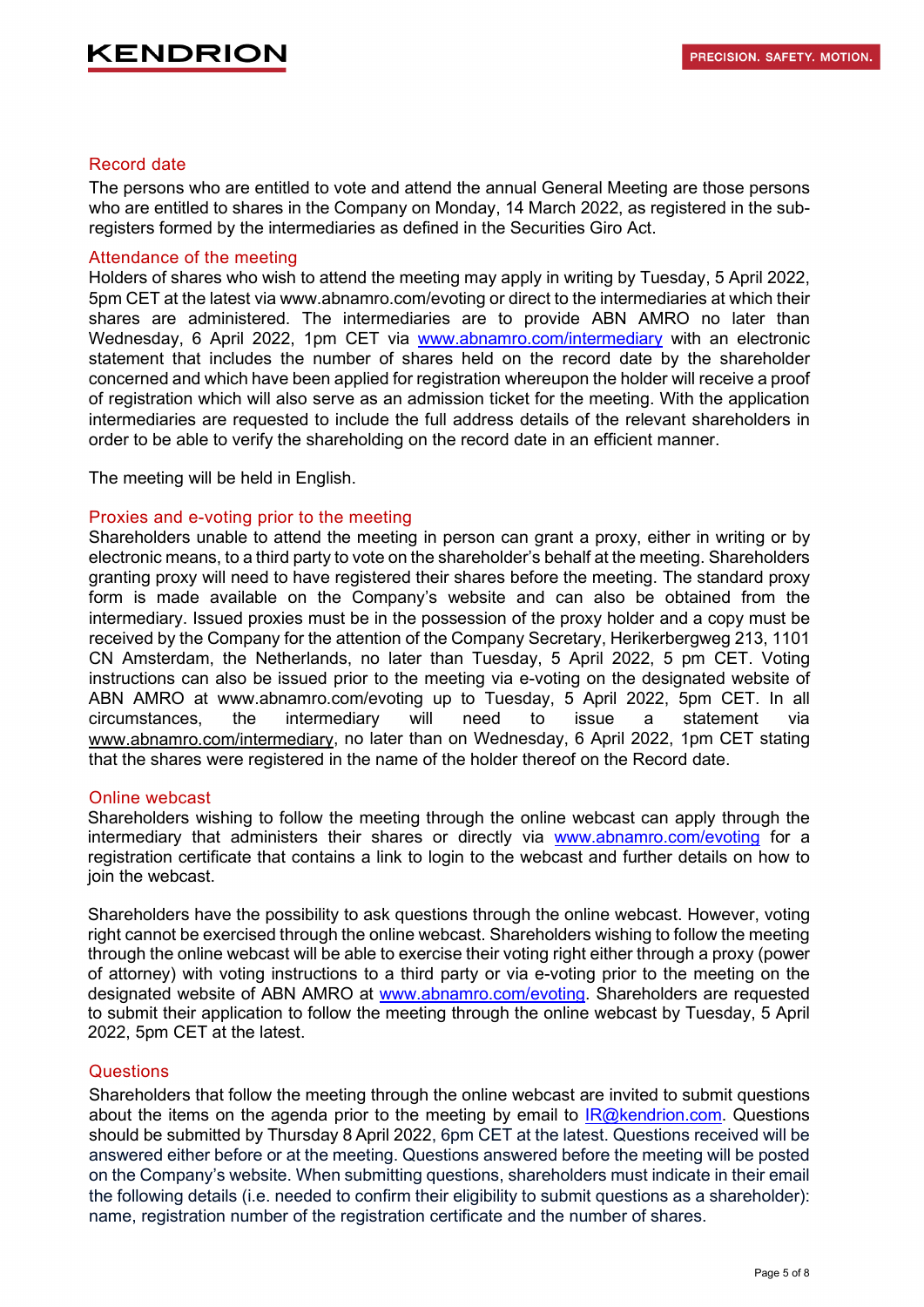During the meeting there will be possibility for (follow-up) questions by both shareholders physically attending the meeting and shareholders following the online webcast. To ask (followup) questions via the online webcast, it is necessary that a shareholder is registered to follow the online webcast. Further instructions on how such (follow-up) questions can be asked will be given by the chairman during the meeting. The Chairman may set conditions on asking (follow-up) questions and deviate from conditions if he considers that to be reasonable to ensure an orderly meeting and discussion.

#### COVID-19 developments

We expect to be able to hold a physical meeting in Amsterdam on 11 April 2022. Of course, we will observe the applicable guidelines of the Dutch government. If the regulations change in the coming period up to and including the date of the meeting, this may have consequences for the meeting and for what is stated in this notice. If that is the case, we will publish up-to-date information on our corporate website at [www.kendrion.com](http://www.kendrion.com/) (section: Investor Relations / Annual General Meeting).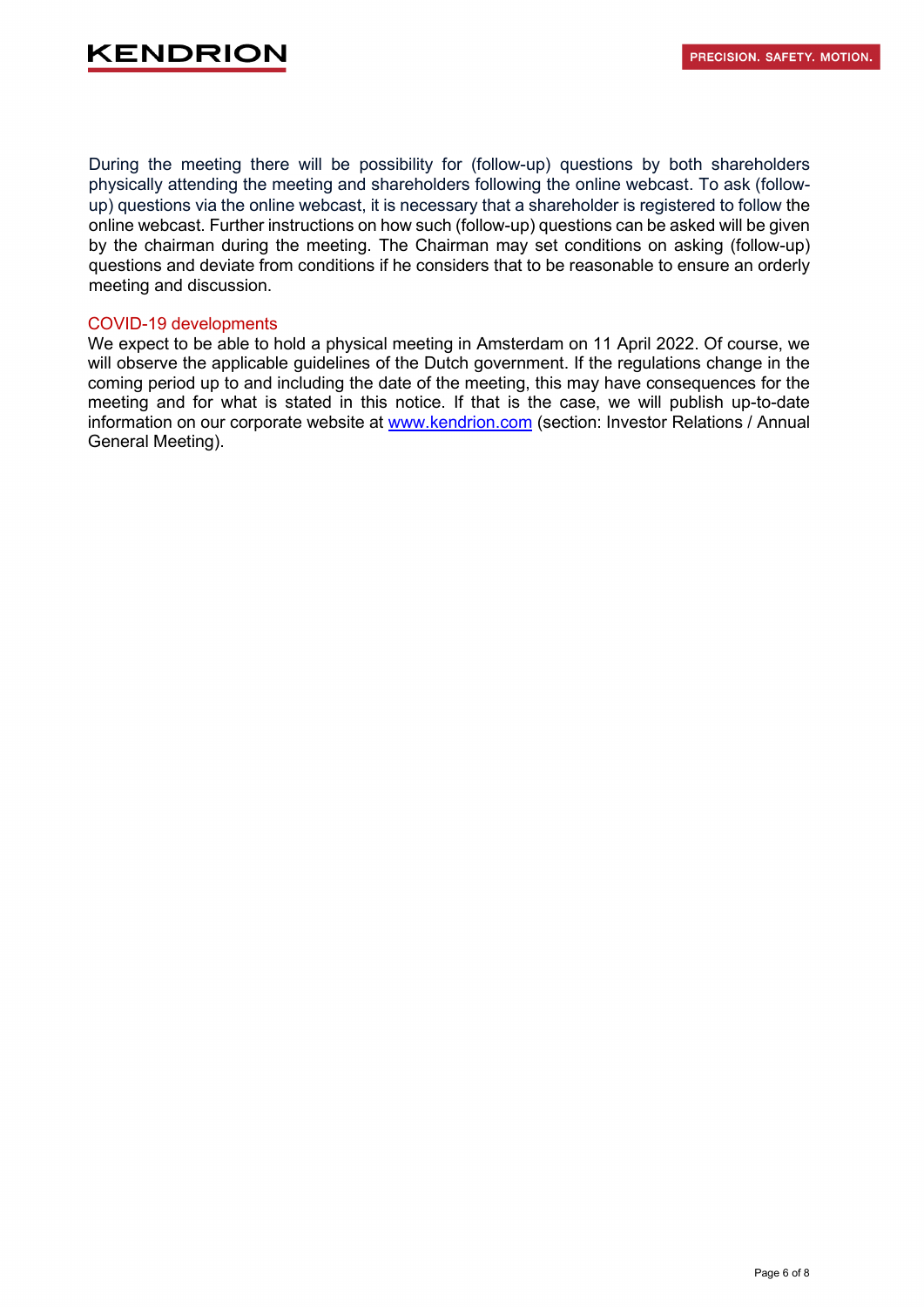

### Appendix 1

Remuneration Policy Supervisory Board

[Attached hereto as a separate document]